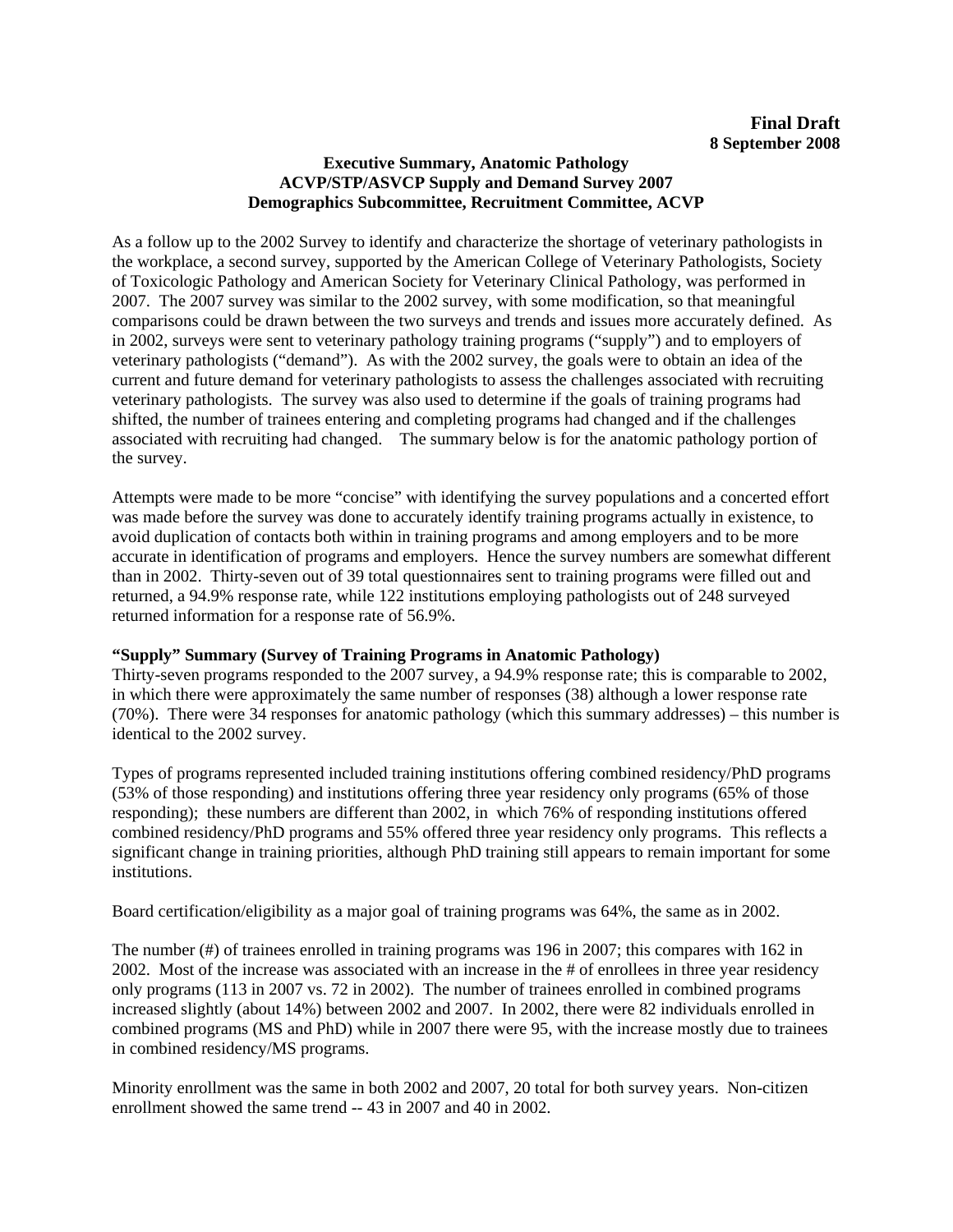Respondents to questions regarding funding sources indicated that the training institution itself provided funding for 53% and 23% of their residency only and residency/MS positions, respectively, with industry sources funding 15% and 6%. The home state provided 21% and 15% while the Federal government provided funding for only for 6% of residency/MS programs. With regards to combined residency/PhD programs, institutions themselves provided support for 24%, the home state for 12%, the federal government provided support for 26% and Industry provided for 9% of these types of programs. These types of data were not collected in the 2002 survey, so no comparisons or assessments of changes can be made.

Changes in # of enrollment positions since 2002 were 60 positions gained, 6 lost, for a net gain of 54; most of these new positions were funded by the institution (19) and by Industry (16). Some of this reflects the efforts of the ACVP/STP Coalition to attract more support from Industry for residency training.

With regards to the perceived adequacy of positions to the meet the individual programs' service and teaching needs, 26% replied that there were too few positions (55% in 2002), 65% thought that the # of positions was just right (42% in 2002) and 9% replied that there were too many positions (3% in 2002). This is a substantial improvement in perceptions.

Difficulties with recruiting have eased since 2002, with 62% responding that it was not very or not at all difficult to recruit candidates (compared to 18% in 2002).

Barriers to recruiting have changed somewhat since 2002. In 2007 the top four barriers listed by respondents were "other" at 85%, low stipends at 46%, program location at 46% and program length and debt at 30%; this is different than 2002, in which "other," debt and low stipends were listed by 57% respondents and other specialties listed by 37%. *Primary* barriers to recruiting were listed as "other" by 50%, program length and competition from other specialties by 20% and program location by 10%; this is in contrast to 2002, when "other" was listed by 40% followed by low stipends (23%), other specialties (19%), debt (15%) and program length (4%). It should be noted that the numbers of responses to these questions in 2007 were < 50% of those in 2002, which may have skewed the data.

Factors limiting # of positions were funding for residencies (listed by 88% of respondents), numbers of faculty (62%), funding for PhDs (35%), # of applicants 15% and other 29%. This is a different pattern in some respects from 2002; although 94% listed funding as a limiting factor, only 32% listed faculty numbers as limiting, while 26% listed # applicants as a limiting factor, 41% PhD funding, and 15% other factors. As for the *primary* factor limiting positions, funding for residencies was high on the list (52% compared to 61% in 2002). Other primary limiting factors that differed substantially from 2002 were "other" factors (21% in 2007 vs. 3% in 2002) and # applicants (3% vs. 12% in 2002).

A substantial increase in the number of applicants per position was noted in the 2007 survey. According to respondents there was an average of 7.1 applicants/open position, with 38% of the positions having >7 applicants; this is in contrast to 2002, where there 3.3 applicants/position and only 3% reported >7 applicants/position.

A trend toward more qualified applicants over the past five years was also noted, with 52% reporting an increase in the # qualified applicants, 30% the same and 18% fewer; this is in great contrast to 2002, where 6% reported having an increase in # qualified applicants over a five year period, 36% reporting the same and 58% reporting fewer.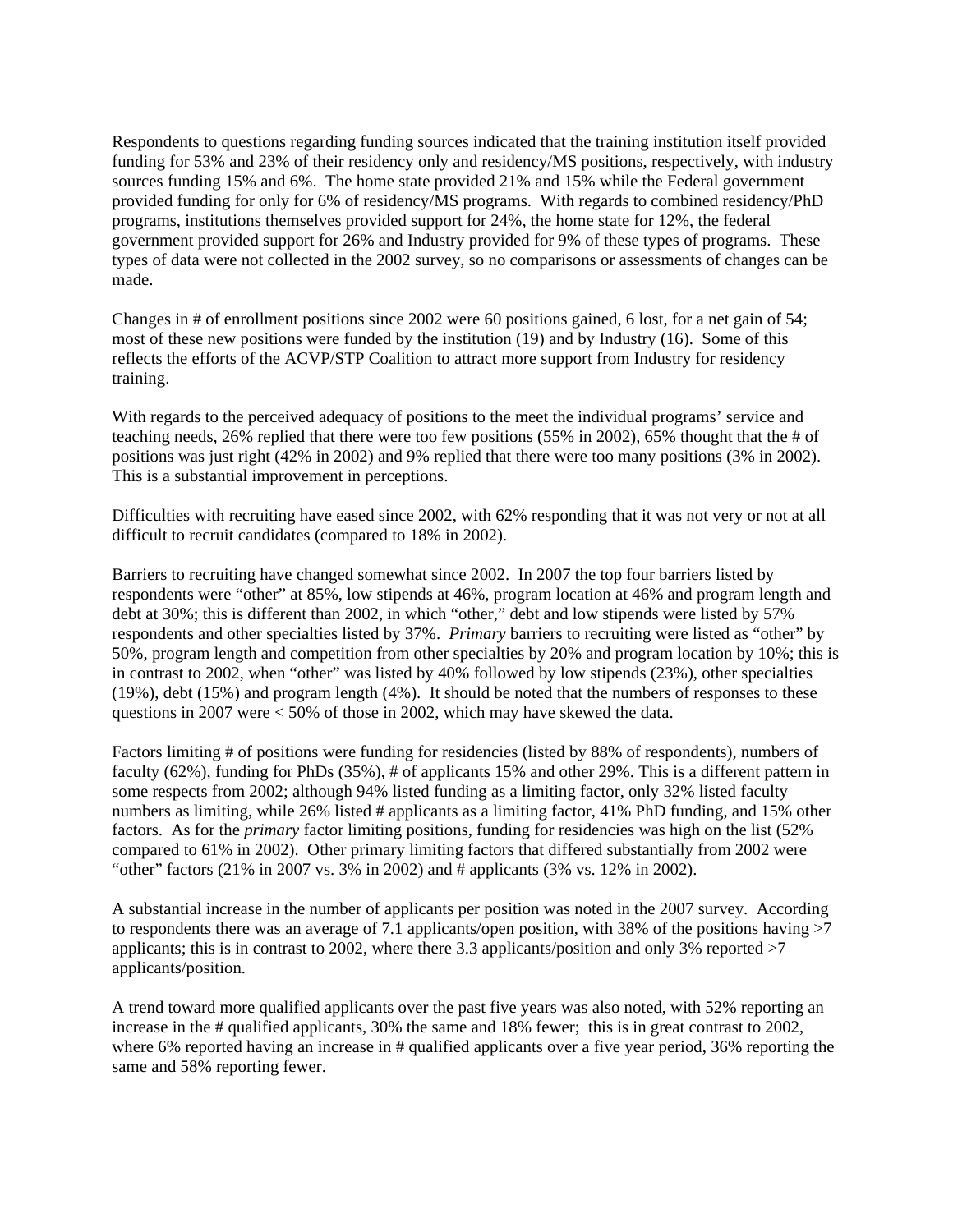Numbers of graduates from training programs over the past five years has increased since the 2002 survey, with a total of 211 candidates reported as graduating (7.0/program) in comparison to 185 graduates (6.2/program) over a five year period in 2002.

Placement of graduates over the past five years increased in some areas, remained static in one category and decreased in others. Increases were noted for Academia (87 in 2007 vs. 51 in 2002), Contract labs (22 vs. 11), and Private labs (23 vs. 15); Pharma remained static (45 vs. 43), while Government decreased  $(22 \text{ vs. } 31)$ , as did self employed  $(2 \text{ vs. } 6)$  and "other"  $(6 \text{ vs. } 14)$ .

## **"Demand" Summary (Survey of Employers of Veterinary Anatomic Pathologists)**

One hundred forty one employers replied out of 248 surveyed, for a 57% response rate; the response rate was roughly the same as that in 2002 (54%) but a greater number of employers (312) were surveyed as well (See introductory comments). The average number of anatomic pathologists employed by the respondents was 6.4/institution (compared to 5.8 in 2002). The total number of pathologists employed by the respondents was 850, compared to 939 in 2002. The numbers of anatomic pathologists working as independent consultants may be substantially underrepresented.

The range of pathologists employed was 1-70, compared to 1-34 in 2002, with 14% of employer respondents employing >10 pathologists both in 2002 and 2007. The higher numbers reported by some employers may reflect the consequences of mergers and acquisitions as well as the manner in which large multistate organizations responded.

Open positions at the time of the survey were reported by 67/122 (45%) of employers compared to 79/163 (48%) in 2002. The average number of open positions/employer was 1.73 (compared to 1.6 in 2002) though 57% employers reported having only one open position. Over the past two years 95 of 121 employers had open positions a somewhat larger percentage (78%) than in 2002 (71%).

There was, overall, a slight shift downwards in # qualified applicants per open position in the past two years compared to 2002. In 2007, 7% of employers reported 0 qualified applicants per position (5% in 2002), 52% reported 1-2 qualified applicants per position (57% in 2002) and 42% reported 3+ applicants per position (38% in 2002). The number of applicants perceived as qualified compared to five years prior shifted between 2007 and 2002, with 46% responding that there were too few qualified candidates, 50% responding that there were the same number, and 4% replying that there were more; in 2002, by contrast, the responses were 56% too few, 40% the same and 4% more.

The average time to fill positions showed a trend upward compared to 2002. Only 6% respondents reported that it took <3 months to fill a position (7% in 2002) but only 14% reported a 3-6 month time lag compared to 29% in 2002. 37% of employers responded that it took 7-12 months to fill an open position (compared to 38% in 2002) but 27% reported that it took on average 12-18 months to fill positions and another 17% replied that it took >18 months (compared to 19% and 7%, respectively, in 2002).

Sixty nine percent of respondents anticipated job openings during 2008-2009 amounting to a total of 131 open positions (average 1.6/institution). In 2002, 1.5 openings/institution were anticipated in 2002-2003, with 53% having open positions); this resulted in 120 anticipated openings. For 2010-2013, it was anticipated that there would be 1.8 openings/institution (161 total positions) with 78% institutions having openings; in 2002, by contrast, it was anticipated that there would be 1.9 openings/institution (212 total) in 2004-2007, with 75% institutions having openings.

Thirty percent of respondents anticipated job openings *due to retirement* would result in 47 total open positions (1.5 openings/institution) in 2008-2009; for 2010-2013, this increased to 1.8 openings/institution (107 total) anticipated, with 52% of employers having openings. These are roughly